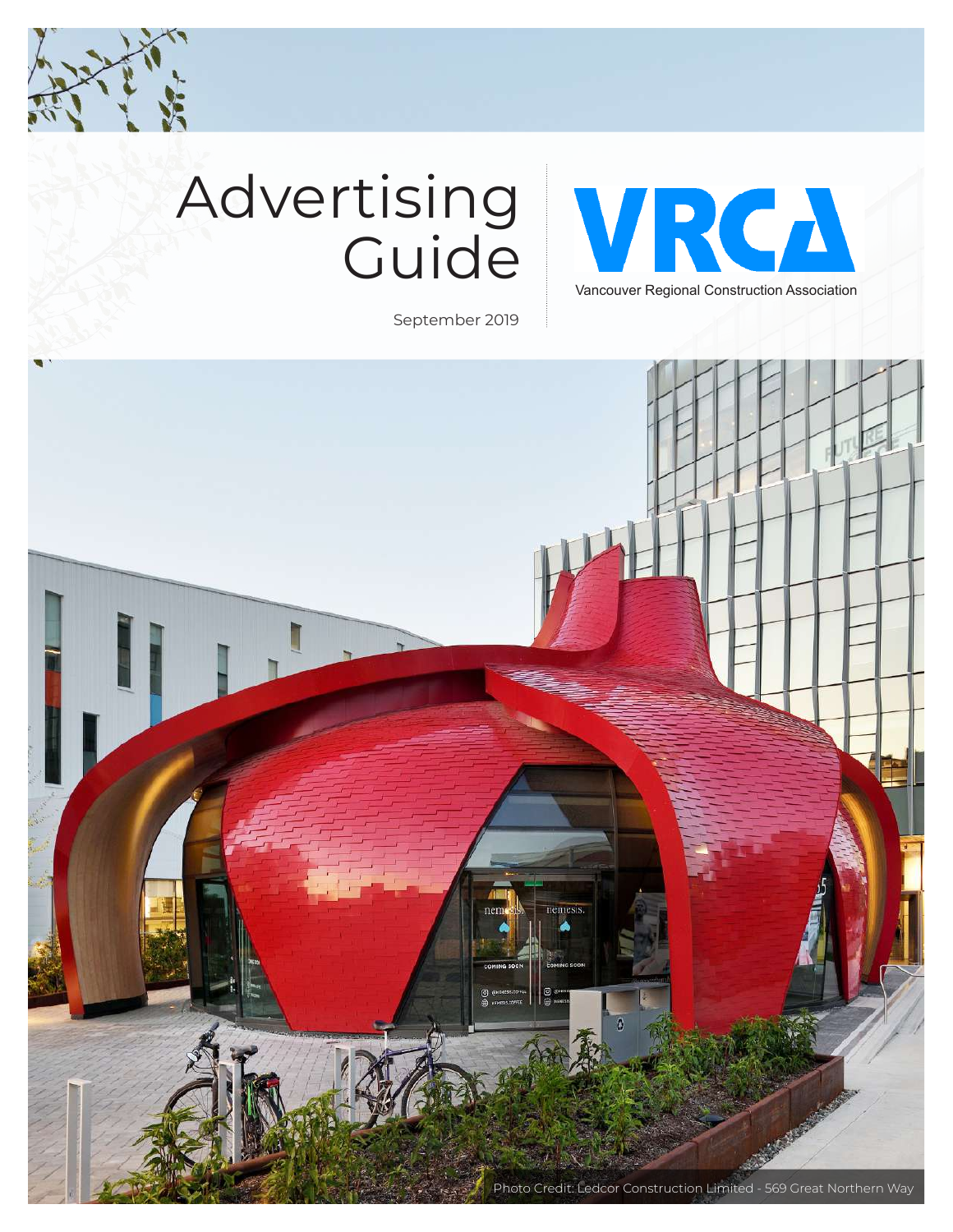## VRCA membership statistics at a glance



**Southern Suburbs includes:** Surrey, Richmond, Delta, White Rock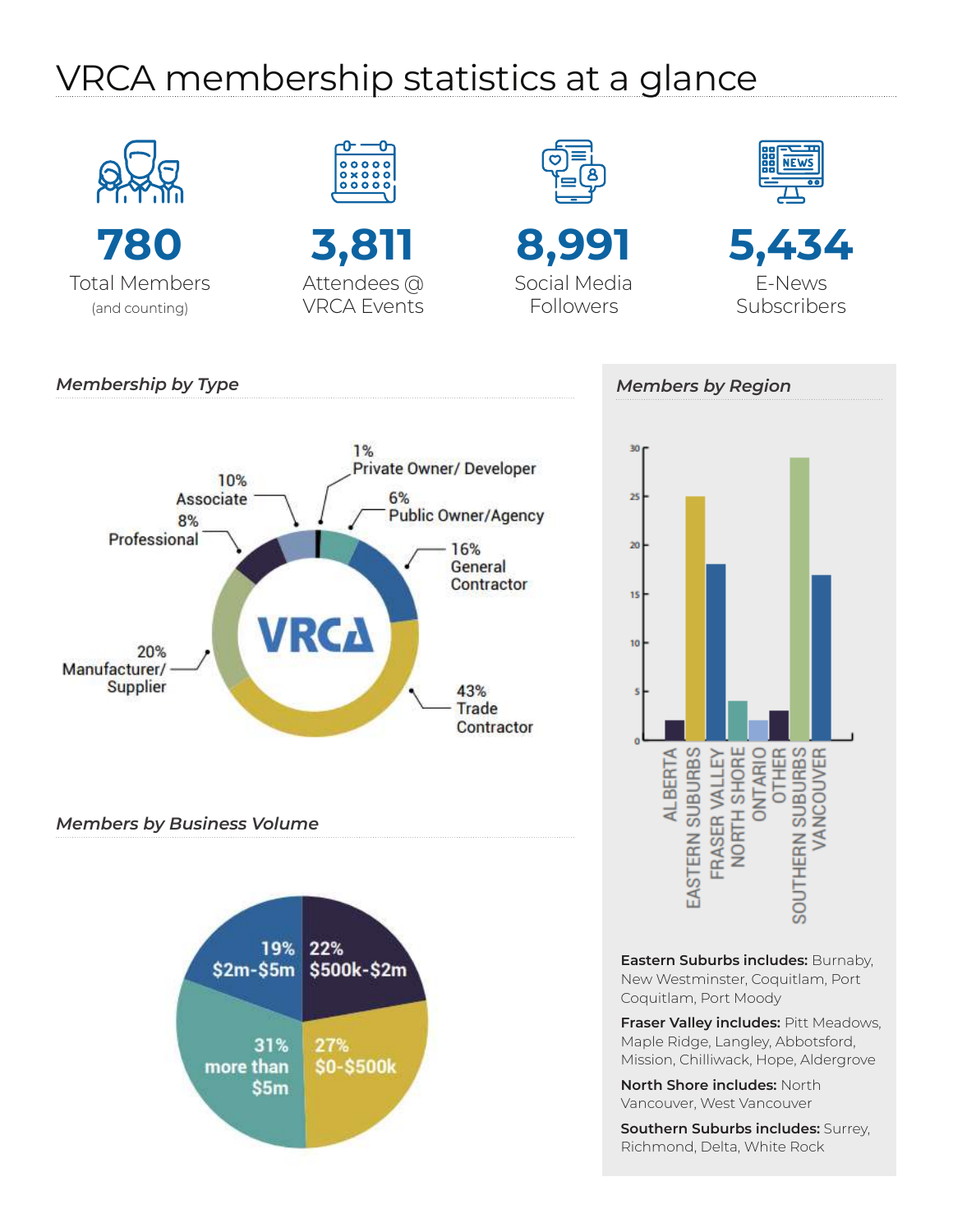## Website Advertising

VRCA offers advertising opportunities in two locations on its website on the homepage:

- Sidebar
- Central Banners

### *Homepage*



### **Audience**

The VRCA homepage is the most-visited page on the website.

Reach (unique views per/mth)

### **Positions Available**

4 positions, a maximum of 3 ads are accepted per position for rotational views





*Content Outline*

The association's primary landing page containing information and links about VRCA, its programs, events and services.

### *Technical Specifications*

**Sidebar Ad Size:** 350px wide x 250px high at 72 ppi **Banner Ad Size:** 350px wide x 350px high at 72 ppi **File formats: .**jpg, .gif or .png

*Static images only, no animated GIFs or Flash files*

### *Rates*

| <b>Duration</b> | <b>Member</b> | <b>Non-Member</b> | <b>Savings</b> |
|-----------------|---------------|-------------------|----------------|
| 1 month         | \$350         | \$425             |                |
| 3 months        | \$945         | \$1,148           | 10%            |
| 6 months        | \$1,785       | \$2,168           | 15%            |
| 12 months       | \$3,360       | \$4,080           | 20%            |

**Need help with design?** For only \$100 per ad our in-house designer and writers can assist in getting your message out.

### *Submission Guidelines and Deadlines*

Submit your artwork by email to marketing@vrca.ca **seven (7) days prior to insertion day.**

### *Questions?*

Email marketing@vrca.ca with any questions or inquires.

VRCA reserves the right to edit advertising copy or refuse any advertising matter it deems inappropriate or is in competition with its own activities.

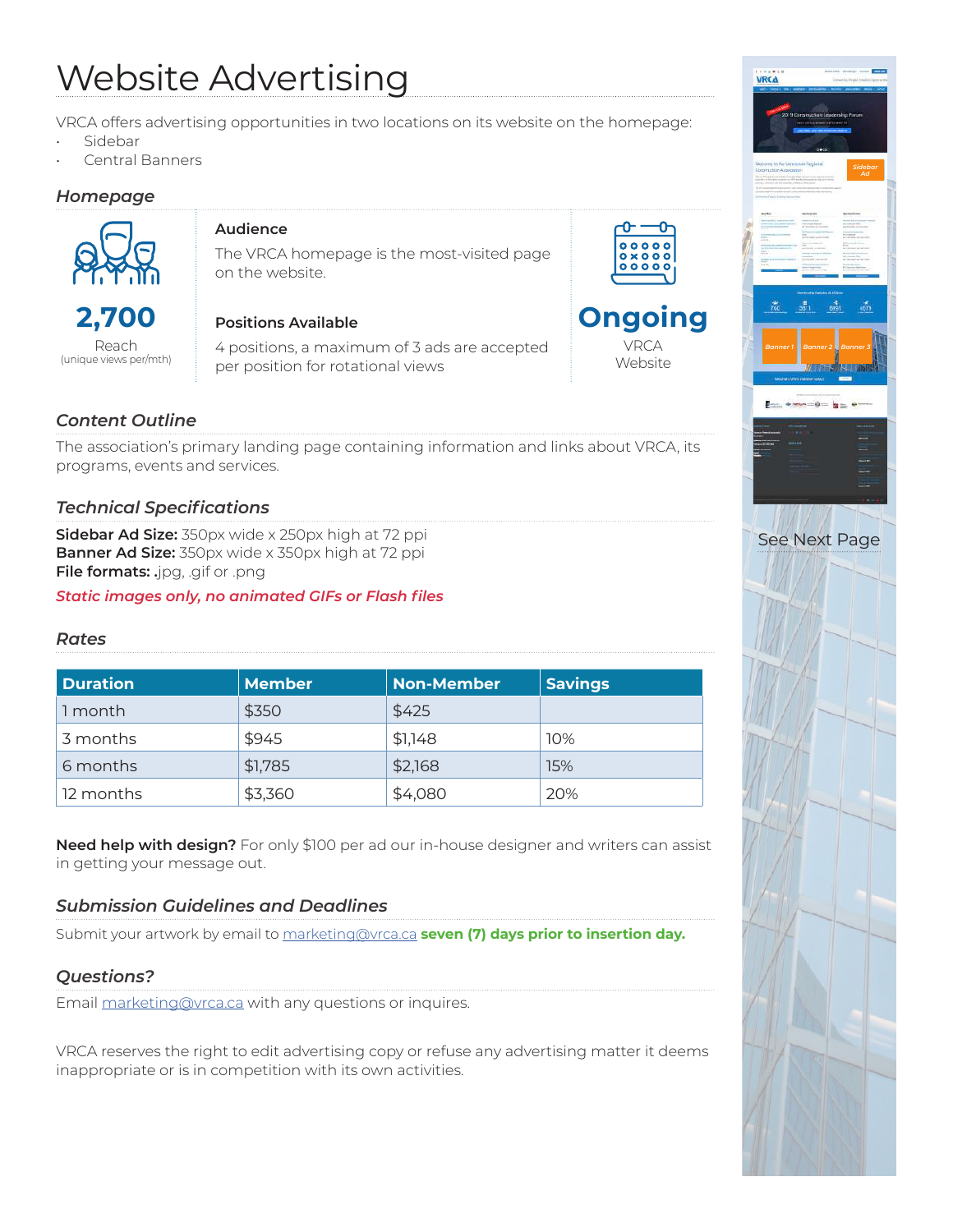## Website Advertising

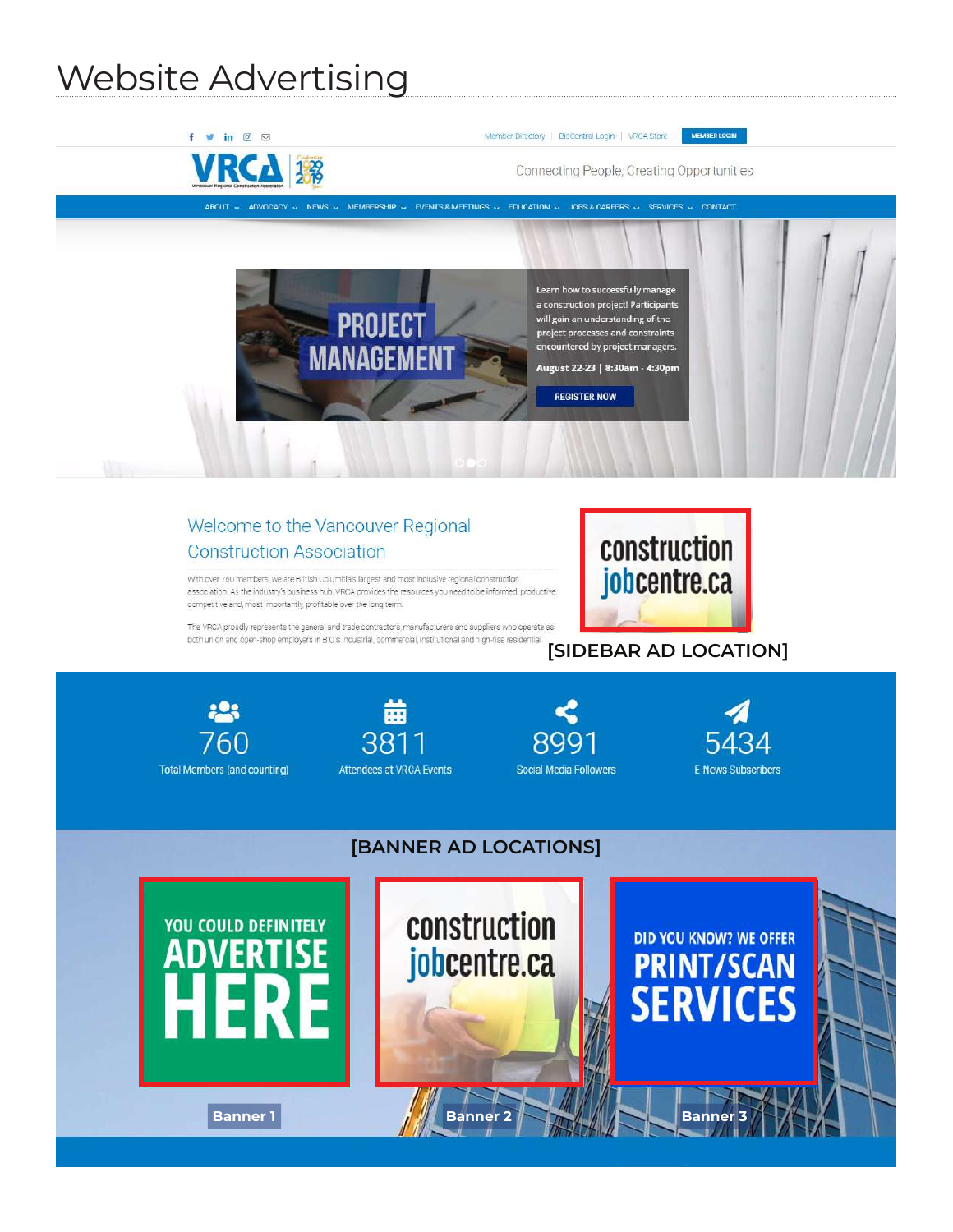## Weekly e-newsletter banner ads

Emailed every Tuesday morning, The Connector provides readers with VRCA and industry news, updates on advocacy initiatives, upcoming events, educational offerings, exclusive savings opportunities and job postings.



**5,434**

Distribution



**22%**

Average Open Rate

*Static images only, no animated GIFs or Flash files*



**4%** Average Click

through rate

Average Clicks per unique open







**BANNER 1**

VRCA The Connection

**BANNER 2**

**BANNER 3**

casstructionichosatre.ca



Tuesday

### *Content Outline*

**News:** Headlines focusing on the VRCA's latest activities and industry news **Members save:** Special offers exclusively for VRCA Members and their employees **Events:** A calendar listing of upcoming events with quick links to online registration **Education:** A calendar listing of upcoming courses with quick links to online registration **Construction Job Centre:** A listing of the most recent job postings from constructionjobcentre.ca

### *Technical Specifications*

**Size:** 600 px wide x 150 px high at 72 ppi **File formats:** .jpg, .gif, .png, or .pdf

### *Rates*

| <b>Banner 1</b> | <b>Member</b> | <b>Non-Member</b> | <b>Bundled Savings</b> |
|-----------------|---------------|-------------------|------------------------|
| 1 week          | \$175         | \$250             |                        |
| 4 weeks         | \$630         | \$900             | 10%                    |
| 8 weeks         | \$1.190       | \$1,500           | 15%                    |
| 12 weeks        | \$1,680       | \$2,400           | 20%                    |

| <b>Banner 2</b> | <b>Member</b> | <b>Non-Member</b> | <b>Bundled Savings</b> |
|-----------------|---------------|-------------------|------------------------|
| 1 week          | \$150         | \$225             |                        |
| 4 weeks         | \$540         | \$810             | 10%                    |
| 8 weeks         | \$1,020       | \$1,530           | 15%                    |
| 12 weeks        | \$1,440       | \$2,160           | 20%                    |
|                 |               |                   |                        |

| <b>Banner 3</b> | <b>Member</b> | <b>Non-Member</b> | <b>Bundled Savings</b> |
|-----------------|---------------|-------------------|------------------------|
| 1 week          | \$125         | \$200             |                        |
| 4 weeks         | \$450         | \$720             | 10%                    |
| 8 weeks         | \$850         | \$1,360           | 15%                    |
| 12 weeks        | \$1,200       | \$1,920           | 20%                    |

**Need help with design?** For only \$100 per ad our in-house designer and writers can assist in getting your message out.

### *Submission Guidelines and Deadlines*

Submit your artwork by email to marketing@vrca.ca **seven (7) days prior to insertion day.**

### *Questions?*

Email marketing@vrca.ca with any questions or inquires.

VRCA reserves the right to edit advertising copy or refuse any advertising matter it deems inappropriate or is in competition with its own activities.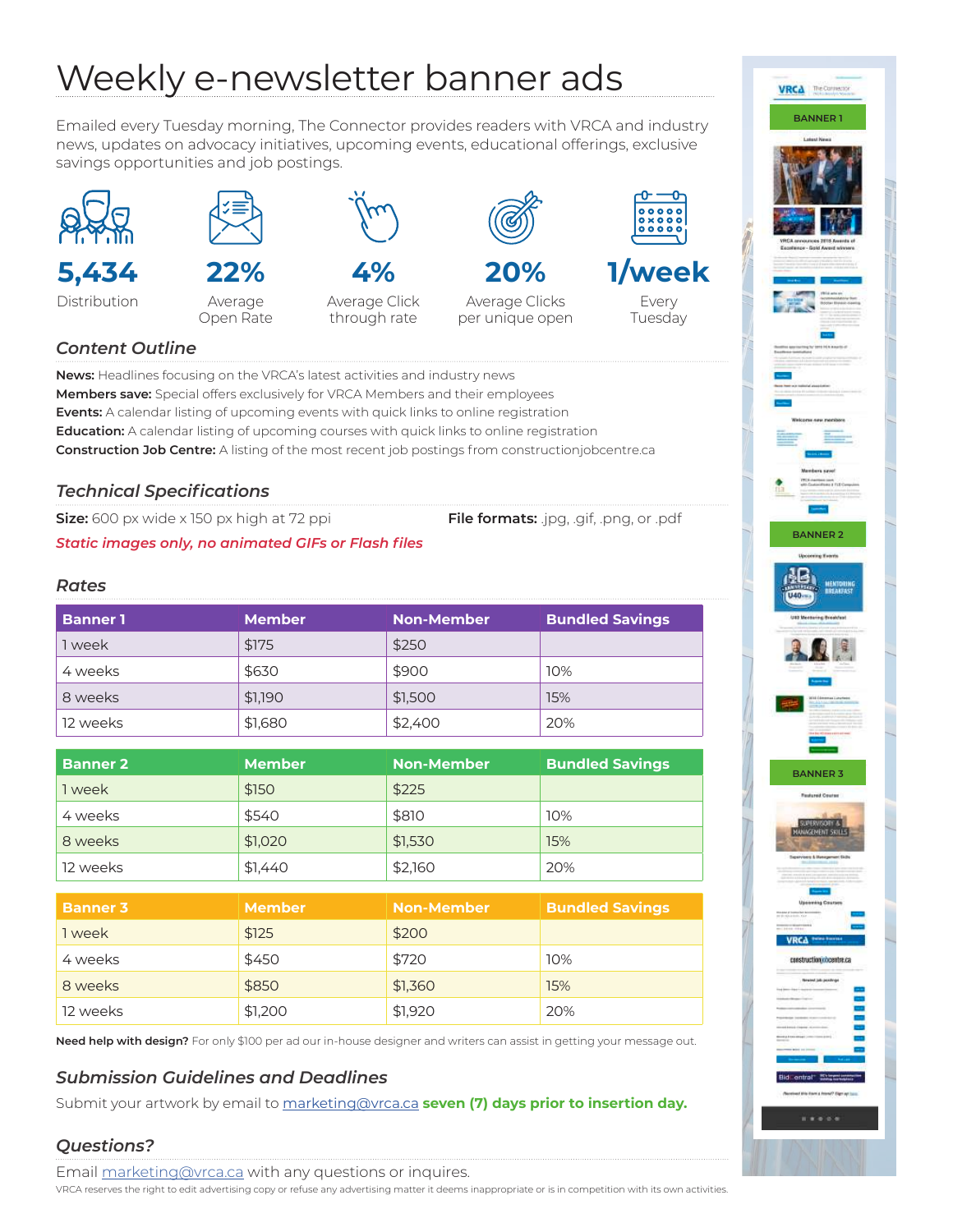## Monthly Education Alert banner ads

VRCA's Education Alert – issued on the third Thursday of every month – is designed to help members and their employees stay up-to-date with education and training opportunities offered by VRCA and its industry partners.





## **5,434**

Distribution



Average Open Rate



**2%**

Average Click through rate



**8%** Average Clicks per unique open





3rd Thursday each month

### *Technical Specifications*

**Size:** 600 px wide x 150 px high at 72 ppi **File formats:** .jpg, .gif or .png

*Static images only, no animated GIFs or Flash files*

### *Rates*

| <b>Banner 1</b> | <b>Member</b> | <b>Non-Member</b> | <b>Bundled Savings</b> |
|-----------------|---------------|-------------------|------------------------|
| 1 month         | \$175         | \$250             |                        |
| 3 months        | \$473         | \$675             | 10%                    |
| 6 months        | \$893         | \$1,275           | 15%                    |
| 12 months       | \$1,680       | \$2,400           | 20%                    |

| <b>Banner 2</b> | <b>Member</b> | <b>Non-Member</b> | <b>Bundled Savings</b> |
|-----------------|---------------|-------------------|------------------------|
| 1 month         | \$150         | \$225             |                        |
| 3 months        | \$405         | \$608             | 10%                    |
| 6 months        | \$765         | \$1,148           | 15%                    |
| 12 months       | \$1,440       | \$2,160           | 20%                    |

| <b>Banner 3</b> | <b>Member</b> | <b>Non-Member</b> | <b>Bundled Savings</b> |
|-----------------|---------------|-------------------|------------------------|
| 1 month         | \$125         | \$200             |                        |
| 3 months        | \$338         | \$540             | 10%                    |
| 6 months        | \$638         | \$1,020           | 15%                    |
| 12 months       | \$1,200       | \$1,920           | 20%                    |

**Need help with design?** For only \$100 per ad our in-house designer and writers can assist in getting your message out.

### *Submission Guidelines and Deadlines*

Submit your artwork by email to marketing@vrca.ca **seven (7) days prior to insertion day.**

### *Questions?*

Email marketing@vrca.ca with any questions or inquires.

VRCA reserves the right to edit advertising copy or refuse any advertising matter it deems inappropriate or is in competition with its own activities.

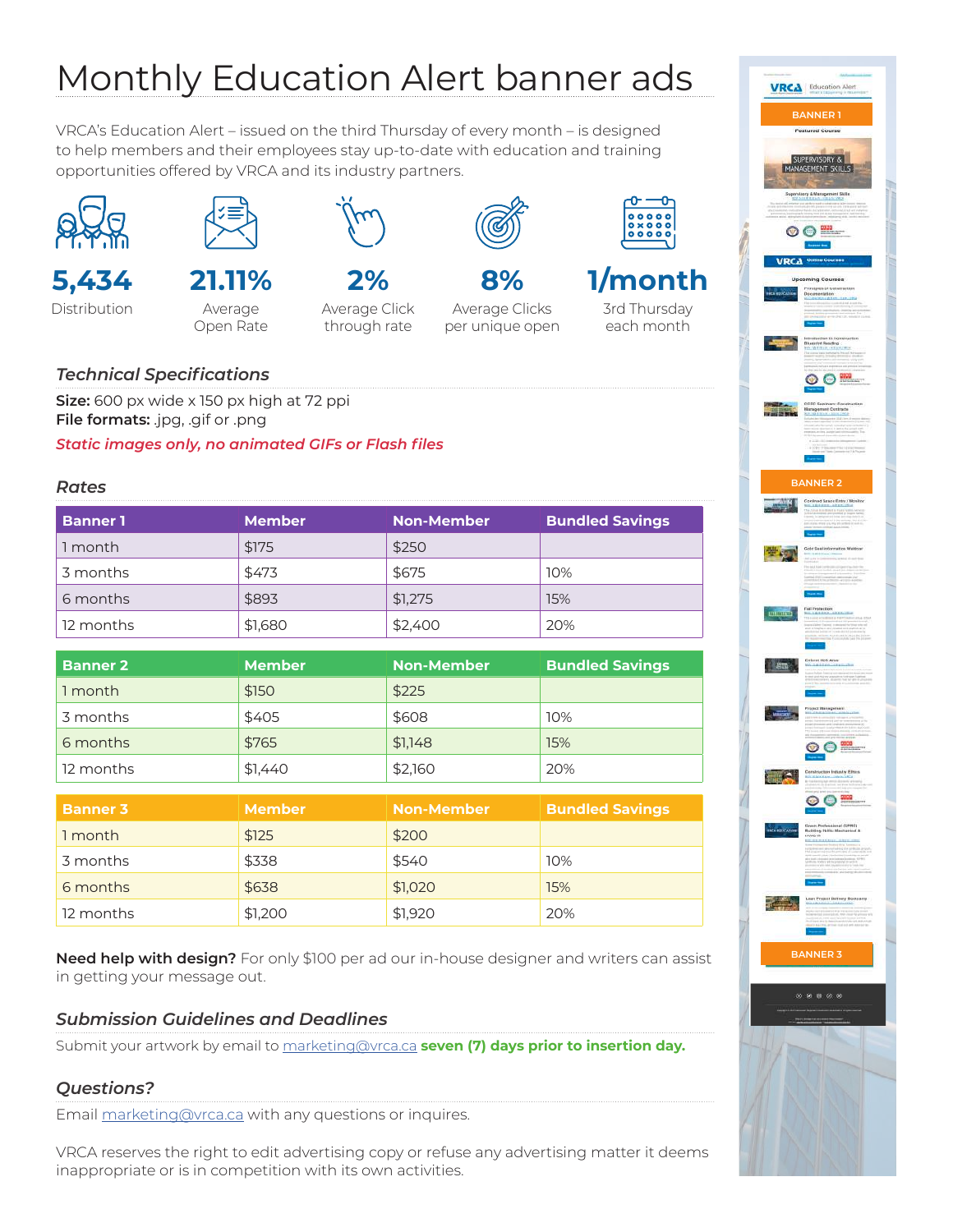## Membership Directory

The VRCA Membership Directory is published once a year by Media Edge Communications, publishers of Construction Business Magazine. Invest in a full colour advertisement to stand out in the VRCA annual member diectory.



**Audience:** All VRCA members that also includes: developers, architects, engineers, city planners, construction procurement agencies, purchasers of construction services, municipal and provincial governments and key stakeholders in the B.C. construction industry.





### *Content Outline*

VRCA members and their clients are highlighted in each edition along with stories of interest to those involved in construction projects across B.C.

### *VRCA Members Special Advertising Rates 2020*

| <b>Size</b>        | <b>Dimensions</b>       | Rate    |  |  |
|--------------------|-------------------------|---------|--|--|
| Inside front cover | 5.125" w x 8.25" h      | \$2,525 |  |  |
| Inside back cover  | 5.125" w x 8.25" h      | \$2,525 |  |  |
| Outside back cover | 5.125" w x 8.25" h      | \$2,525 |  |  |
| Double-page spread | 10.25" w x 8.25" h      | \$3,250 |  |  |
| Full page          | 4.5" w $\times$ 7.5" h  | \$1,725 |  |  |
| $1/2$ page         | 4.5" w $\times$ 3.75" h | \$1,165 |  |  |
| $1/3$ page         | 4.5" w x 2.44" h        | \$785   |  |  |

Prices include full colour

**Need help with design?** For only \$100 per ad our in-house designer and writers can assist in getting your message out.

### *Booking Deadlines*

• November 15, 2019

### *Publication Dates*

• January 17, 2020

### *Advertising Sales*

For information on advertising in VRCA Membership Directory, please contact Dan Gnocato, publisher, Media Edge Communications at 604-549-4521 ext 223 or dang@mediaedge.ca